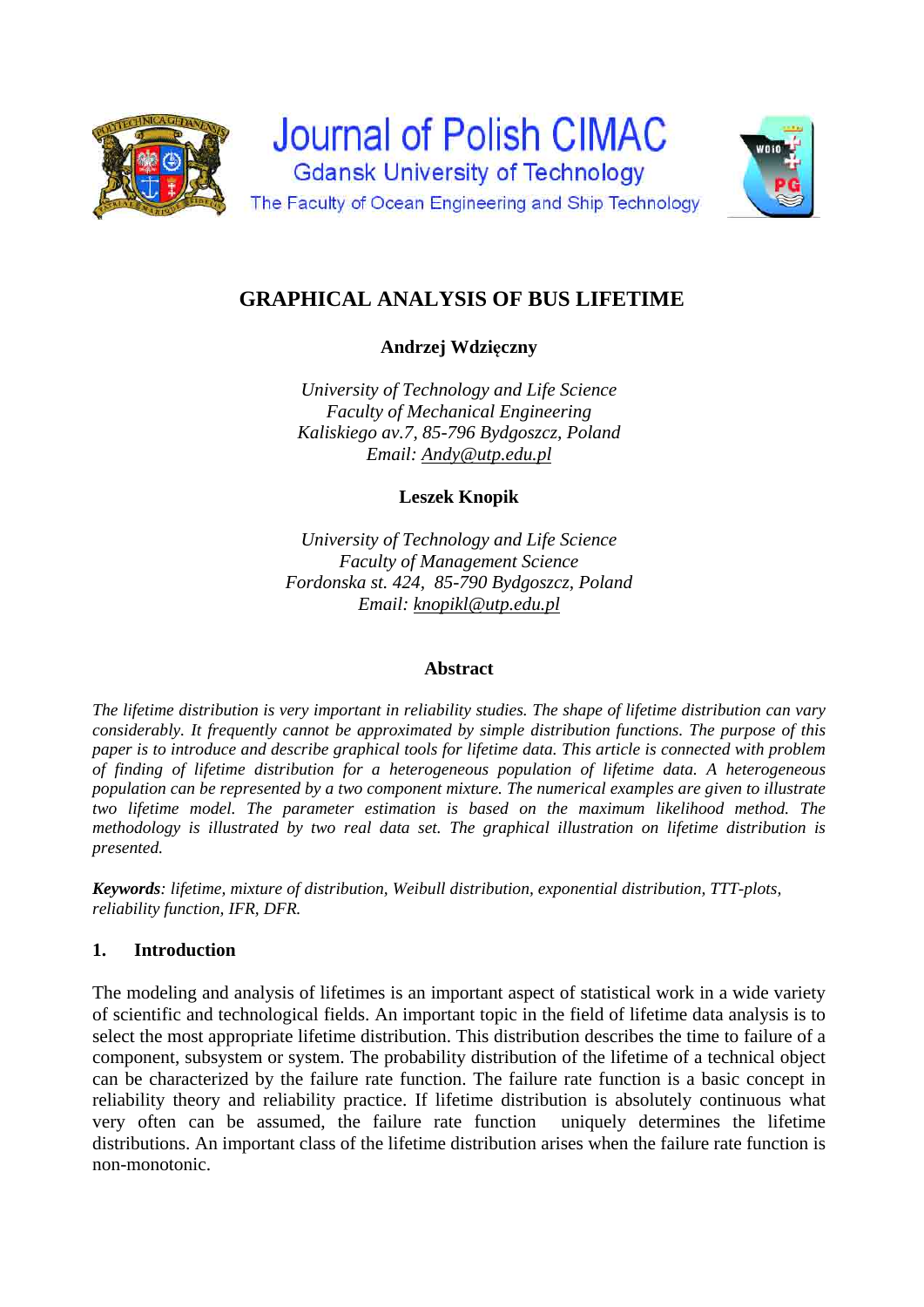Occurrence of instantaneous or early failures in lifetime testing is observed in sets of failures of machines. This occurrence may be due to faulty constructions or inferior quality. Somme failures result from natural damages of the machine while the other failures may be caused by inefficient repairs of previous failures resulting from incorrect organization of the repairs.

In the papers [8] and [14] the set of failures of a machine is divided into two subsets, namely into set of primary failures and the set secondary failures. This suggests that the population of lifetime is heterogeneous. The population of the time before failure can be described by using the statistical concept of mixture. This mixture, in particular case, has the unimodal failure rate function [9]. The purpose of this note is to bring attention to the use of use graphical solution methods based on the total time on test TTT transform for detecting early failures. TTT-transform was introduced by Barlow and Campo [3] and further extended by Bergman and Klefsjo [4]. An application of TTT-plots in reliability theory is presented in paper [9]. Total time test (TTT) transformation plots are useful for analyzing non-negative data. The plots help choosing a mathematical model for the reliability data and provide the information about the failure rate function. In this study, graphical methods based on TTT-transform will be used to illustrate the variety of the failure rate shapes.

## **2. Basic definitions and ageing properties**

Let  $F(t)$  be a lifetime distribution with finite mean ET and  $F(t) = 0$  for  $t < 0$ . T is random variable (lifetime) with distribution function F(t), reliability function  $R(t) = 1 - F(t)$  and the failure rate function  $\lambda(t) = f(t) / R(t)$ .

### **2.1. Mixture**

We consider a mixture of two lifetimes  $T_1$ ,  $T_2$  with densities  $f_1(t)$ ,  $f_2(t)$ , reliability functions  $R_1(t)$ ,  $R_2(t)$ , failure rate function  $r_1(t)$ ,  $r_2(t)$  and weights p and  $q = 1 - p$ , where  $0 < p < 1$ . The mixed density is then written as

$$
f(t) = f_1(t) + (1 - p) f_2(t)
$$

and mixed reliability functions is

$$
R(t) = p R_1(t) + (1 - p) R_2(t).
$$

The failure rate function of the mixture can be written as the mixture [8]

$$
r(t) = \omega(t) r_1(t) + (1 - \omega(t)) r_2(t),
$$

where  $\omega(t) = pR_1(t) / R(t)$ .

### **2.2. TTT transformation**

During another year, the fundamental concept was defined, studied and proven to be a useful tool. In the lifetime data analysis the total time test (TTT) is very useful rate function. The function:

$$
H^{-1}(t) = \int_{0}^{F^{-1}(t)} R(u) du \quad \text{for } 0 \le t \le 1
$$

is TTT transformation of  $F(t)$ . The mean of  $F(t)$  is given by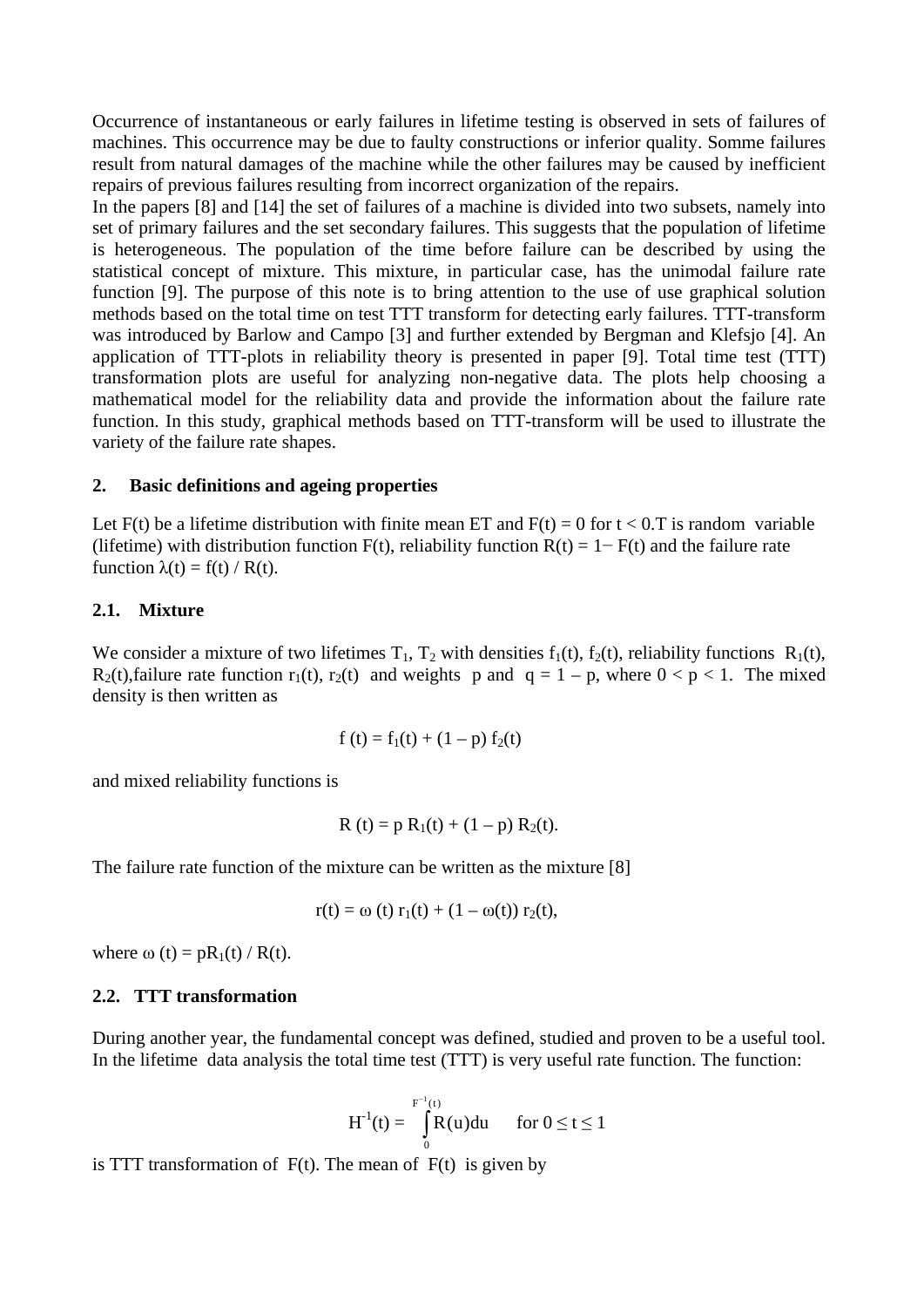$$
\mu = H^{-1}(1) = m(0).
$$

The scale invariant transformation

$$
H^{-1}(t)/\mu = \frac{1}{\mu} \int_{0}^{F^{-1}(t)} R(u) du
$$

Different concepts are used not only for parametric modeling but also to define various nonparametric classes of lifetime distribution. The most well known of these are : IFR – increasing failure rate function and DFR – decreasing failure rate function.

#### **2.3. Early and instantaneous failures**

We consider a family of continuous distribution functions  $F(x; \Delta)$ , where  $\Delta$  is a set of parameters,  $F(0, \Delta) = 0$ . To accommodate a real life situation, where instantaneous failures are observed at the origin, the model  $F(x; \Delta)$  is modified to model  $G(x; \Delta, p)$  by using a mixture in the proportion 1– p and p respectively of the singular random variable Z at zero and with random variable T with the distribution function F(x;  $\Delta$ ). Thus, the modified distribution function of lifetime is given as:

$$
G(x; \Theta, p) = \begin{cases} 1-p & \text{for} & x = 0\\ 1-p+pF(x; \Theta) & \text{for} & x > 0 \end{cases}
$$

and the corresponding probability density function as:

$$
f(x; \Theta, p) = \begin{cases} 1-p & \text{for} & x = 0\\ 1-p+pf(x; \Theta) & \text{for} & x > 0 \end{cases}
$$

The problem of statistical inference about  $(∆, p)$  has received considerable attention particularly when T is exponential. Some of the early references are: Aitchison [2], Kleyle and Dahiya [7], Jayade and Parasad [5], Muralidharan [10], [11],[12] Kale and Muralidharan [6] and the references contained therein. Muralidharan and Kale [6] considered the case where F is a two parameters gamma distribution with shape parameter β and scale parameter α, and they obtained confidence interval for  $\delta = \rho \alpha \beta$  assuming  $\alpha$  as being known and unknown.

### **3. The lifetime model for bus engine**

The analysis of  $n = 190$  data sets of lifetimes suggests that as the distribution time between two successive failures we can accept the distribution of mixture of two point distribution with exponential distribution. In our experiment the time between two successive failures was registered one time per day. Analysis of lifetime data shows that the number of recorded failures for  $t = 0$  and  $t = 1$  is considerably greater than for other time values. Firstly, in order to identify the shape of the life time distribution, we shall consider graphical methods based on Total Time on Test (TTT). Hence, we conclude that the statistical population is heterogeneous. This fact suggests that the distribution of lifetime may be the mixture of the two point distribution:

$$
P{X = 0} = a, P{X = 1} = b, where a + b = 1, a \ge 0, b \ge 0
$$
 (1)

and the exponential distribution with the distribution function: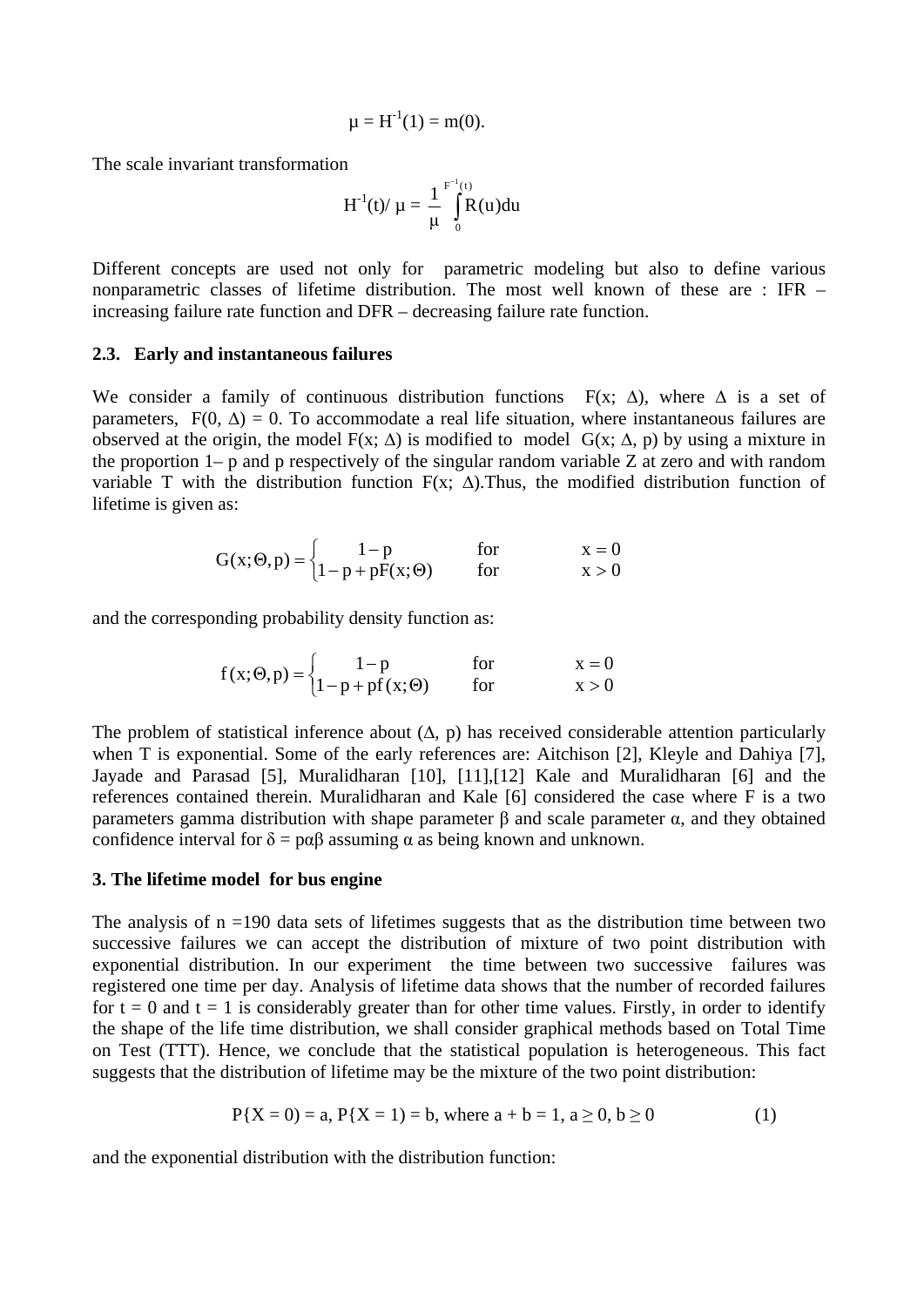$$
F_2(t) = 1 - \exp(-\lambda t) \quad \text{d}l a \ge 0 \tag{2}
$$

This fact suggests that the distribution of lifetime may be the mixture of the two point distribution and the exponential distribution. The distribution function of the mixture has a form:

$$
F(t) = p F1(t) + (1-p) F2(t)
$$
 (3)

The distribution function depends on parameters (a, b,  $\lambda$ , p). These parameters are estimated by numerical maximum likelihood methods, thus obtaining:  $a = 0.792$ ,  $b = 0.208$ ,  $\lambda = 0.051$ ,  $p =$ 0.336.

The goodness fit test shows high consistence of both distributions. The value of the statistics  $\lambda$ -Kolmogorow's  $\lambda = 0.37$ it gives p-value=0.75, whereas, the Person's  $\chi^2 = 23.13$  with  $p$ -value = 0.84.



*Fig.1. Empirical distribution and distribution of mixture* 

Fig.1 shows the charts of the empirical distribution functions and the mixture. Fig.2 demonstrates TTT-plots for the empirical distribution and the distribution after separation of the two-point distribution. The distribution after separation shows the good cosistency with an exponential distribution.



*Fig. 2. TTT-plots for empirical distribution and the distribution after separation*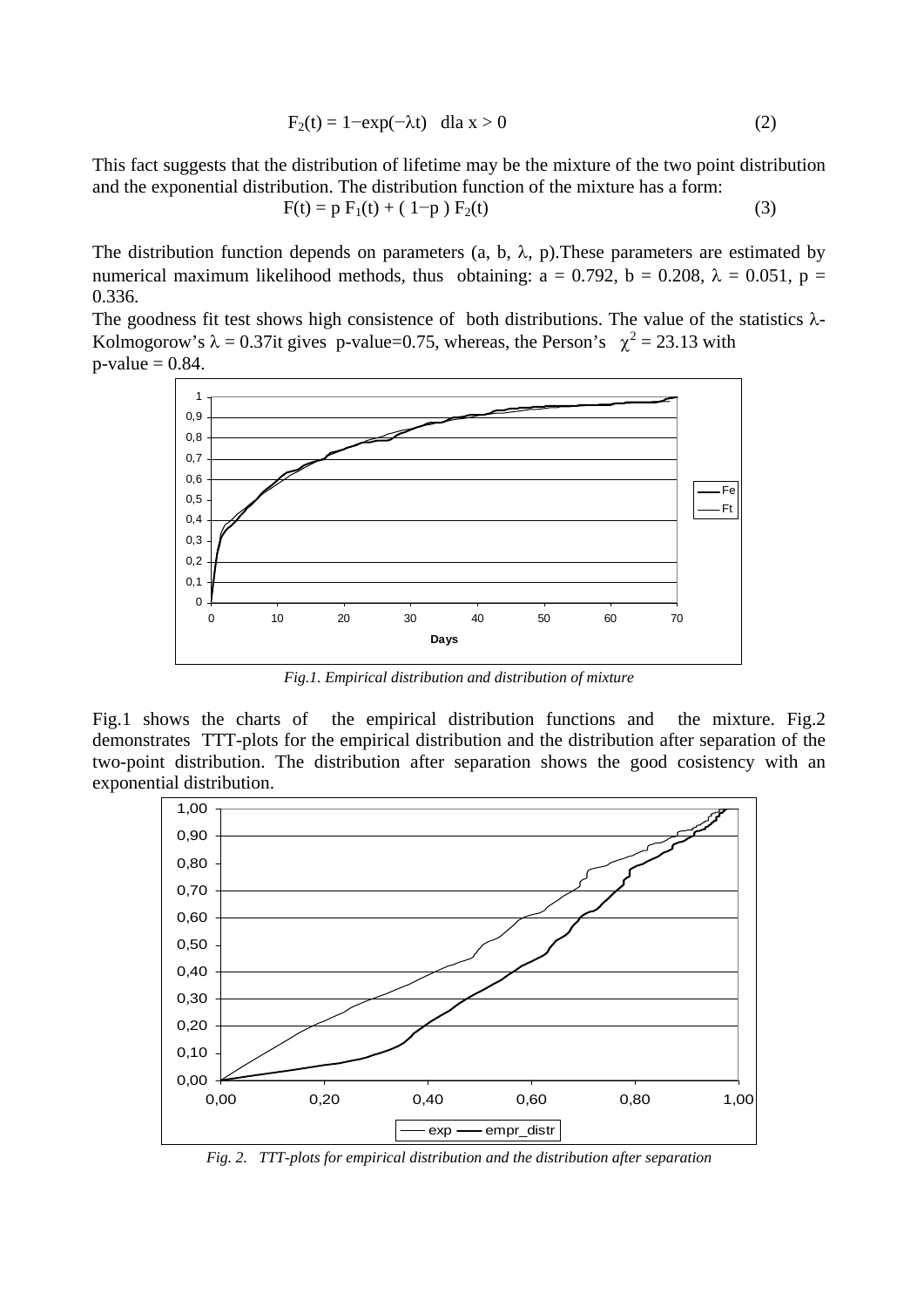### **4. The model of time between failures of the bus electrical system**

The analysis of  $n = 1576$  the lifetime between successive failures shows that the distribution of times until the failure is a mixture of an exponential distribution and Weibull distribution with the reliability function in the form:

$$
R_2(t) = \exp(-c x^d)
$$
, where x>0, c > 0, d > 0.

can be the model for this lifetime data.

The reliability function for distribution (4) has the form:

$$
\lambda(t) = c \, d \, t^{d-1} \, dla \, x > 0.
$$

In this case the reliability function of mixture

$$
R(t) = p \exp(-\lambda t) + (1-p) \exp(-c t^d) \, \text{d}a \, x > 0
$$

depends on four parameters  $(c, d, \lambda, p)$ .

These parameters are estimated by numerical maximum likelihood methods thus obtaining:  $c = 0.785$ ,  $d = 0.487$ ,  $\lambda = 0.0625$ ,  $p = 0.627$ . Goodness of fit test of the empirical distribution with the distribution of the mixture gives for statistics  $\lambda$  – Kołmogorow's  $\lambda_k$  = 0.649, for p – value =0.83. Goodness of fit test Pearson's  $\chi^2 = 74.45$  for p – value = 0.82. Both tests confirm good consistence of the empirical distribution and mixture distribution.



*Fig..3 The empirical distribution and the distribution of mixture* 

Fig. 3 shows the plots of the empirical and mixture distributions and fig. 4 shows TTT-plots the for both components of the mixture.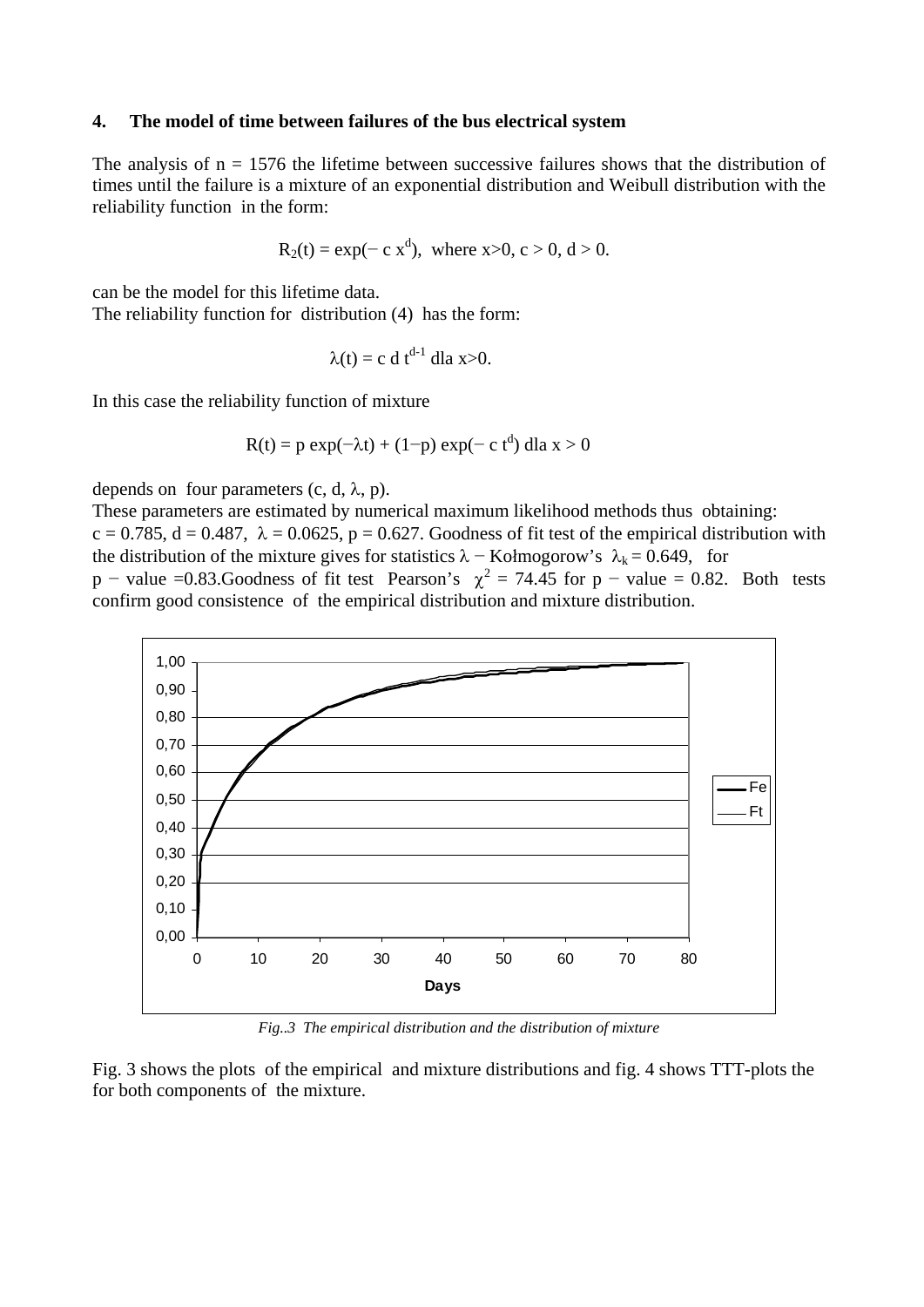

*Fig. 4. TTT-plots of the empirical components of the mixture* 

# **5. Concluding remarks**

In this paper, the lifetime distribution as a mixture of two known distributions, has been provided and discussed. It can be seen that the proposed model is a complete model for describing lifetime data of the bus subsystem. In the first example, a mixture of two points and exponential distribution as a lifetime of engine is considered. However, in the second example, Weibull mixture and an exponential distribution have been discussed as the electrical system's lifetime. It is proved that an empirical distribution and a mixture distribution fit each other.

# **References**

- 1. Aarset M.V., How to identify to bathtub hazard rate. IEEE Transactions on Reliability, 1987, Vol. 36, pp. 106-108.
- 2. Aitchison I., On the distribution of a positive random variable having a discrete probability mass at origin, Journal of the American Statistical Associations, vol. 50, 1955, pp. 901-908.
- 3. Barlow RE. and Campo R. Total time on test processes and applications to failure data anlysis. In Barlow, Fussel Singpurwalla, editors. Reliability and Fault Tree Analysis, SIAM 1975. pp. 235-272.
- 4. Bergman B. and Klefsjo B., A graphical method applicable to age replacement problems, IEEE Transactions on Reliability, 1982, Vol. 31, pp. 478-481.
- 5. Jayade V. P. and Parasad M. S., Estimations of parameters of mixed failure time distribution. Communications Statistics, Theory and Method, vol19, 1996, pp. 4667-4677.
- 6. Kale B. K. and Muralidharan K., Optimal estimating equations in mixture distributions accommodating instantaneous or early failures, Journal Indian Statistical Associations, vol. 38, 2000, pp.317-329.
- 7. Kleyle R.M. and Dahiya R.L., Estimation of parameters of mixed failure time distribution from censored data, Communications Statistics, Theory and Method, vol.4, 1975, pp. 873-882.
- 8. Knopik L., Mixture of distributions as a lifetime distribution of a technical object, Scientific Problems of Machines Operation and Maintenance, 2010, vol.45, 2 (165), pp. 53-60.